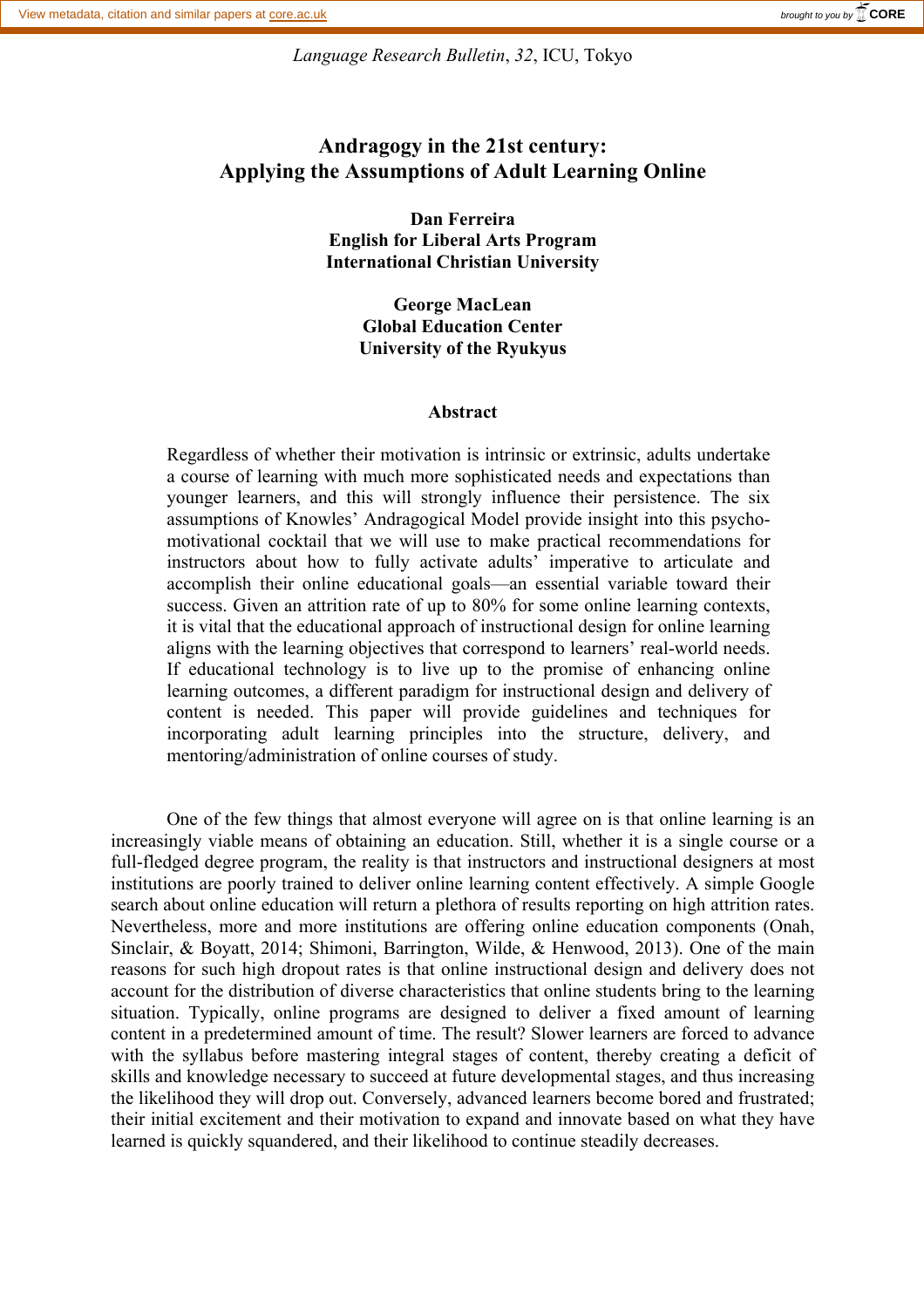If educational technology is to live up to the promise of enhancing online learning outcomes, a different paradigm for instructional design and delivery of content is needed. Inspired by the six assumptions of Knowles' Andragogical Model, practical applications, guidelines and techniques for incorporating adult learning principles into the structure, delivery, and mentoring of online courses will be outlined below. The relative merits of each principle will be clearly stated, along with a discussion of how to apply them in an online learning environment.

### **Learner's Need to Know**

 The assumption that adults are driven by a *need to know* before they participate in a learning event is the foremost premise that distinguishes the mature learner. Unlike the pedagogical assumption that young learners' *need to know* is driven by what they must learn to pass a test or achieve an academic accolade, andragogy assumes that the adult learners' *need to know* is prompted by a desire to apply learning to some aspect of their professional or personal lives. The positive implication of this for online learning is that adult learners are more likely to invest energy into exploring the benefits of learning, and this could overcome an initial sense of isolation that is often associated with distance learning. Conversely, a strong impetus to immediately access the benefits derived from their (often newly) undertaken online learning and a fervent desire to quickly apply these benefits toward career advancement and other personal goals typically characterize adult online learners. Simply put, they want 'it', and they want 'it' NOW. They lack younger learners' patience/docility, and need to have reasons set out for them that explain why the path toward their desired learning goals might be longer and more arduous than expected. Helping the learner become aware of their *need to know—*and what they do not know is one approach that can facilitate more positive adult online educational engagement. Implicit in this proposition is the idea that it is imperative that instructional design aligns learning objectives with the learner's real-world needs.

Raising learner awareness of the *need to know* also has implications for the way the instructional design of online activities can assist facilitators to foster that awareness. Knowles, Holton, and Swanson (2014) suggest the design of simulated or real activities that nurture opportunities to discover such awareness. "Personal appraisal systems, job rotation, exposure to role models, and diagnostic performance assessments" (p. 43) are examples of activities that could make learners aware of what they know now and what they need to learn to narrow any gaps in knowledge or skills. A combination of the aforementioned activities could help the learner draw more meaningful connections. For example, teacher training for 21st-century online instruction skills could involve job rotation, whereby an instructor could experience the role of instructional designer. This could contain a self-assessment component, using an instrument such as the Core Competency Diagnostic and Planning Guide (see Knowles, Holton, & Swanson, 2014), and would help them understand what competencies are involved in performing that role. In other words, they would actively learn what they need to know in the context where access to such information has its greatest salience.

Raising learner awareness of their need to know also has implications for the way online tools and resources are used. Using online digital tools to facilitate robust student discussions could induce adult learners to identify awareness of their *need to know*. Sharing this awareness through dialogue could strengthen community engagement and be a source of solidarity. Research shows that online discussion between peers positively affects learning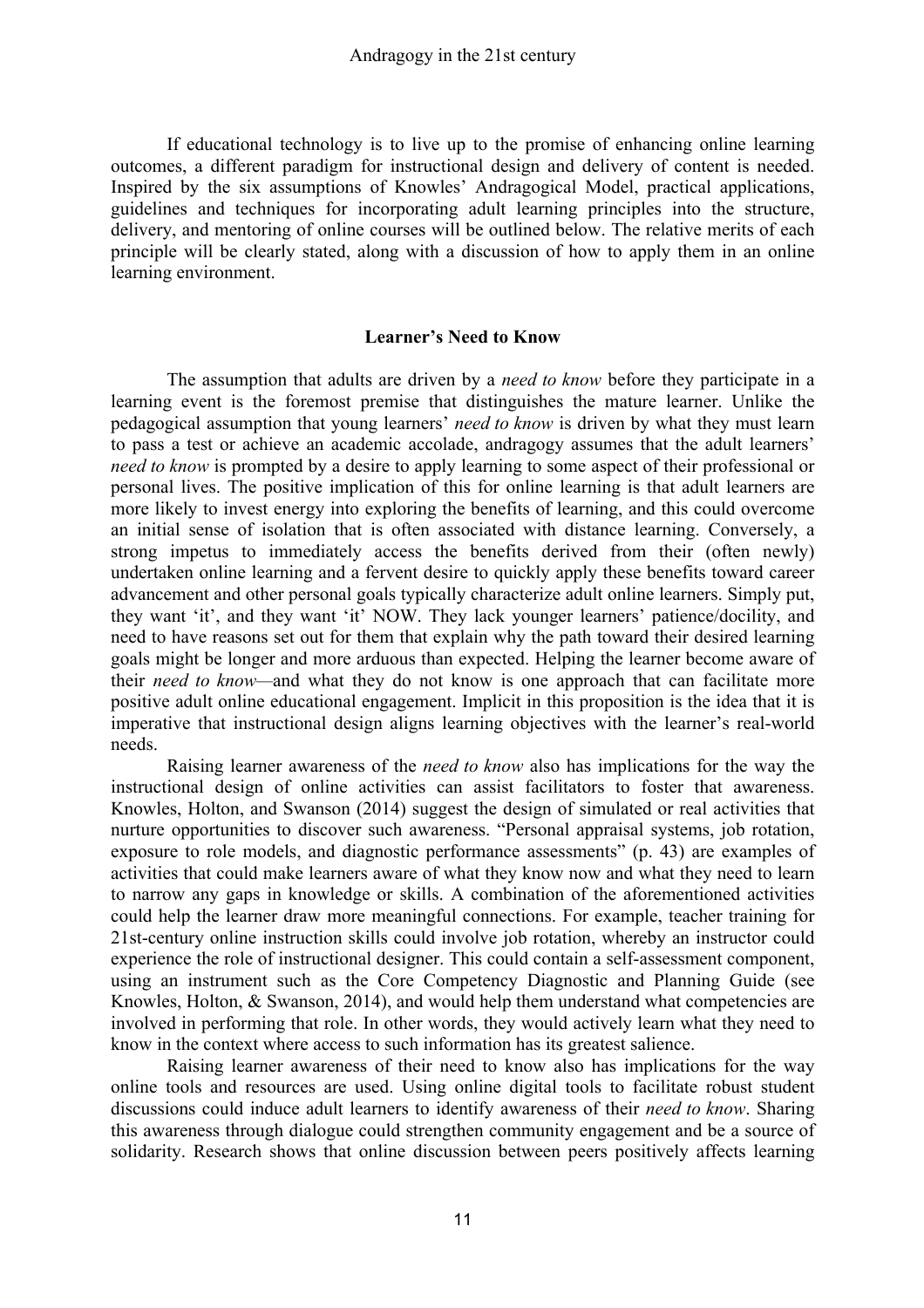when learners provide feedback, share new ideas, answer questions, or respond to general issues about a course of study (Al Zumor, Al Refaai, Eddin, & Al-Rahman, 2013; Arenas, 2015). Thoughtful consideration should be given to how digital tools can be used to apply this principle in meaningful discussions online. Such discussions are classified into two categories: synchronous, and asynchronous.

Synchronous discussions are live, ongoing exchanges that require the participants to be together at the same time. Asynchronous discussions are those that are also ongoing but do not require people to be scheduled to meet. Each approach has its advantages and disadvantages. For example, for an asynchronous approach, a web forum (e.g. using Google Groups) could be created where the participants could engage in a discussion related to the role mentioned above as a diagnostic performance assessment. The web forum could be extended to a Q&A forum, providing more flexibility in user interactivity. A synchronous approach might use video chat (e.g. Skype or Google Hangouts) to arrange a real-time discussion between participants. It could be scheduled as a one-time event where the learners take turns sharing their reactions to an activity. The facilitator could decide in advance how long the discussion would be, and the learners could prepare feedback to questions. Whatever tool or approach an instructor decides to integrate, raising learner awareness at the outset, could be instrumental in establishing commitment and active participation that could positively impact both the community, and the individual.

### **Self-Concept of the Learner**

As an individual biologically matures, the psychological process of gaining selfconcept begins in adolescence and develops rapidly through young adulthood. Integral to selfconcept are the needs to be accountable for one's decisions and one's direction in life (Knowles et al., 2014). Concomitant with this self-directed development is the psychological need for it to be recognized by others. The adult learner's self-concept is expressed by a desire to be treated by peers as a person capable of directing their behavior, beliefs, and values. Within any social context, failure by others to respect this ability can result in resistance. Adult learners may resist a learning event if they feel instruction is being promoted at the expense of their need to be treated with respect. Participation in training requires a certain degree of dependency whereby a learner is admitting to some level of vulnerability or inability to fully self-direct. This learner-as-dependent feeling can have negative impacts for an online course, especially if the facilitator is slow to clearly establish an atmosphere of mutual respect. It is important, therefore, that the learning environment maintains a methodology wherein adult learners retain a sense that they are respected for their efforts throughout the learning process, and that their efforts are at least partly self-directed.

The challenge for teaching adult learners online is to create a learning environment that nurtures the growth of self-concept. It is sometimes difficult to reconcile an adult learner's need for control and respect all the while filling gaps in their knowledge as professionals. The answer to the pedagogical approach to training might be a transmissive model of instruction (i.e. teacher transmits knowledge that students receive). Research advocates raising instructor awareness of teaching style as a way to resolve this dilemma (Knowles et al., 2014; Liu, Qiao, & Liu, 2006). To measure instructor deployment of andragogical principles, Suanmali (1981) developed the Andragogy in Practice Inventory (API). The API was designed to measure an instructor's acceptance and agreement with the assumptions that underlie the andragogical theoretical framework. The impact of raising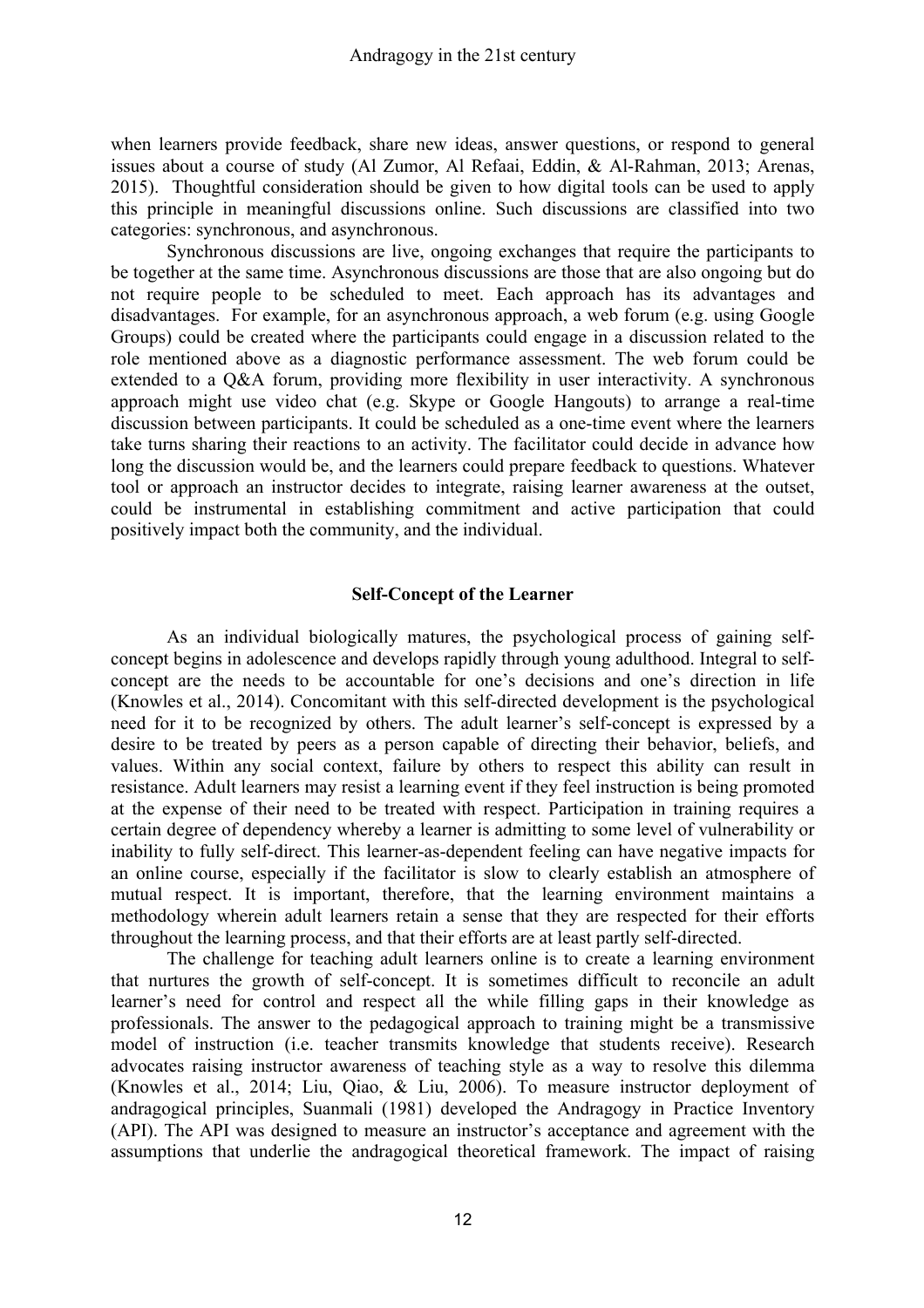instructor awareness with the API assisted learners to define, plan, and evaluate their learning. It also reinforced their self-concepts as learners (Suanmali, 1981, p. 327). Furthermore, it resulted in:

- a decrease in learners' dependency;
- improved procedures to help learners use learning resources; and
- learners defining their own learning needs.

Similar to Suanmali's API is the Principles of Adult Learning Scale (PALS) developed by Conti (1991, as cited in Liu, Qiao, & Liu, 2006). Although it was not designed for evaluating the implementation of principles specific to andragogy, it remains one of the few scales that accounts for the development of self-concept. In constructing the PALS tool, Conti was more concerned with assessing a learner-centered teaching style. Among the seven factors of PALS, climate building and participation in the learning process complement the andragogical assumption of self-concept. A practical reason for including Conti's interpretation of self-concept is that it engenders instruction that:

- encourages dialogue between the instructor and the learners.
- facilitates learner exploration of self-concept.
- supports learners to identify problems they wish to include as topics covered (Conti, 1991, as cited in Knowles et al., 2014, p. 328).

In short, the elements required for the principles of self-concept to be manifested suggest a change in the role of the instructor; one that defines an instructor more as a facilitator of needs than as merely a transmitter of knowledge.

## **Prior Experience of the Learner**

Perhaps the strongest incentive to incorporate adult learning theory is acknowledgement of an adult learner's previous experience. Years before adult education became a recognized field of inquiry, Lindeman (a Dewey proselyte and pioneer of adult education) endorsed the view of adult experience as a teaching resource that would set the stage for integrating prior experience as one of the most important assumptions held in andragogy today. Lindeman (1926) wrote:

The resource of highest value in adult education is the learner's experience. If education is life, then life is also education. Too much of learning consists of vicarious [sic] substitution of someone else's experience and knowledge...In teaching children it may be necessary to anticipate objective experience by uses of imagination but adult experience is already there waiting to be appropriated. Experience is the adult learner's living textbook. (p. 9)

The contrast between pedagogy and andragogy regarding experience is evident; it would be remiss for an instructor of adult learners to *not* integrate the learners' previous experience into the learning event. In proposing a methodology for teaching adults, Lindeman (1926) went so far as to suggest that analysis of adult experience should serve as the core of that approach.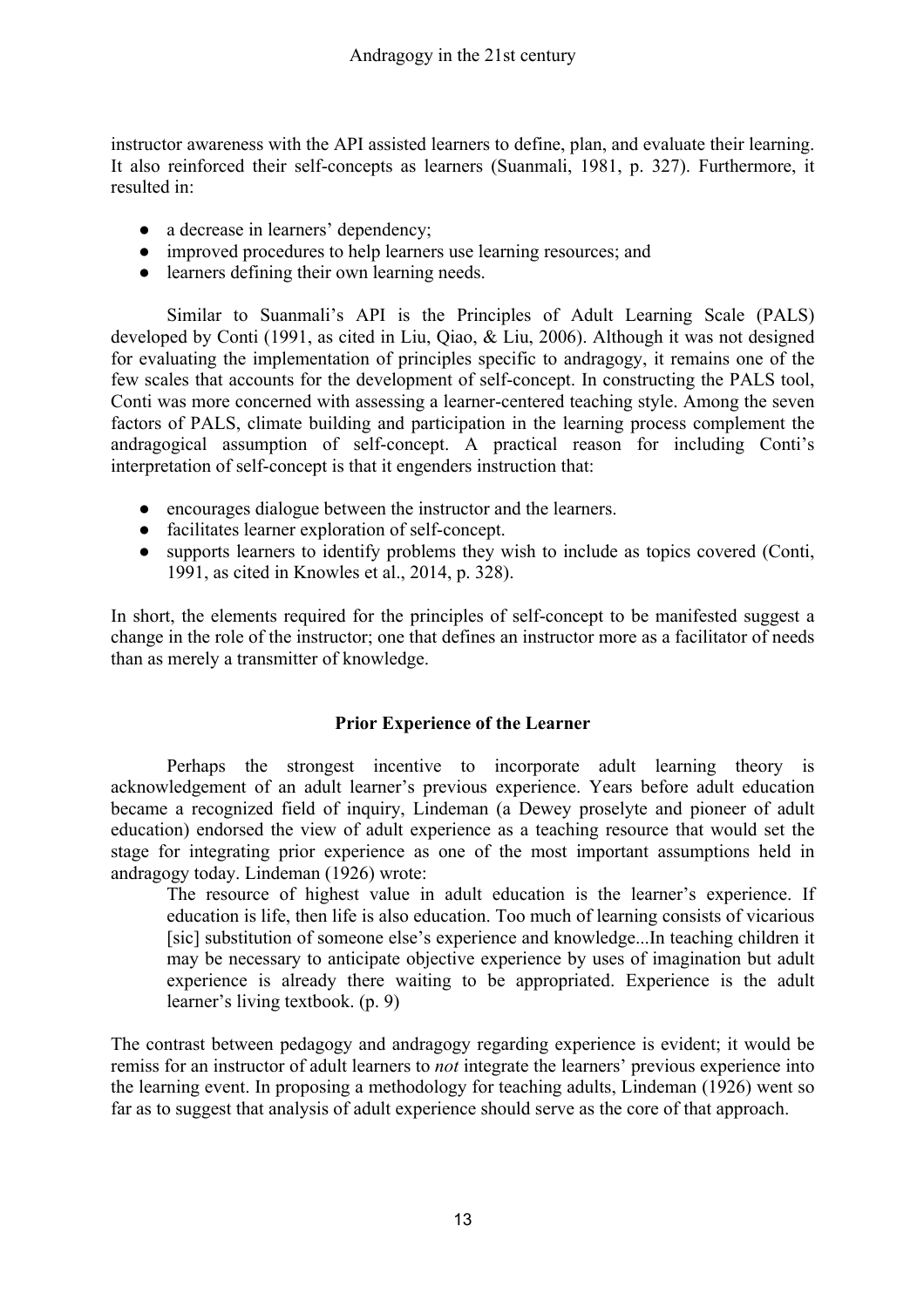According to Knowles et al. (2014), the domain of previous experience has important implications for instructional design and teaching methodology. The various effects of adult experience on instruction are that it:

- creates a wider range of individual differences;
- provides rich resources for learning;
- creates biases that can inhibit new learning; and
- provides grounding for adults' self-identity (p. 175).

The points outlined above may partly explain why a one-size-fits-all approach to instructional design may result in resistance. This means the whole-group teaching approach, especially in an online setting, may not be sufficient in and of itself. Accounting for adult learners' broad range of experiences should entail the incorporation of small group and one-to-one mentoring sessions.

Schön (1987) proposed the notion of *reflection-in-action* as a practice by which a learner can make the necessary changes to existing ways of thinking to create new cognitive structures (or what he calls schema). Reflection on the process of learning creates an opportunity for the learner to combine previous experience with new learning to update or develop new schema. Although learning might happen regardless of whether a learner engages in reflection, the practice of consciously recognizing the filter of previous schema can reinforce the retention of new cognitive structures. Also, learner reflection may account for why learning did *not* happen.

Sharing this *reflection-in-action* process between peers through an online blog can be an ideal way to amplify the benefits of this practice for all the stakeholders. Using blogs as online journals where everyone has a chance to read each other's entries is likely to increase engagement and result in an enriching learning experience. Learning about the variety of experiences that learners have could result in the development of mutual respect. It is also possible that some learners may identify with others' experiences. Similar or not, learning about others' learning processes through blogging maximizes opportunities for accelerated learning on an exponential level. Another resource that could be used to share each other's experiences and also serve as a model for collaboration is a shared Google Slide project. Each learner could be assigned a slide. On each slide they could include their strengths and needs, and areas of interests. The learners could browse through the slides to learn about each other and use this resource as a class profile reference for the future.

## **Motivation to Learn**

Adult learners tend to be more motivated to learn if they perceive that instruction will lead to some form of internal reward. External rewards such as social recognition or workrelated benefits are secondary to the more powerful motivation associated with internal inducements (Knowles et al., 2014). The first andragogical assumption of the need to know is closely linked to motivation. In addition to wanting to know why they are being asked to learn something, adult learners' motivation is driven by a need to express a choice about what it is they are learning. This sense of free will to choose content is an internal motivator that is responsible for ensuring quality in any given experience. If an adult learner does not perceive that a learning event will add value or satisfaction, they are unlikely to be motivated to commit energy toward its fulfillment.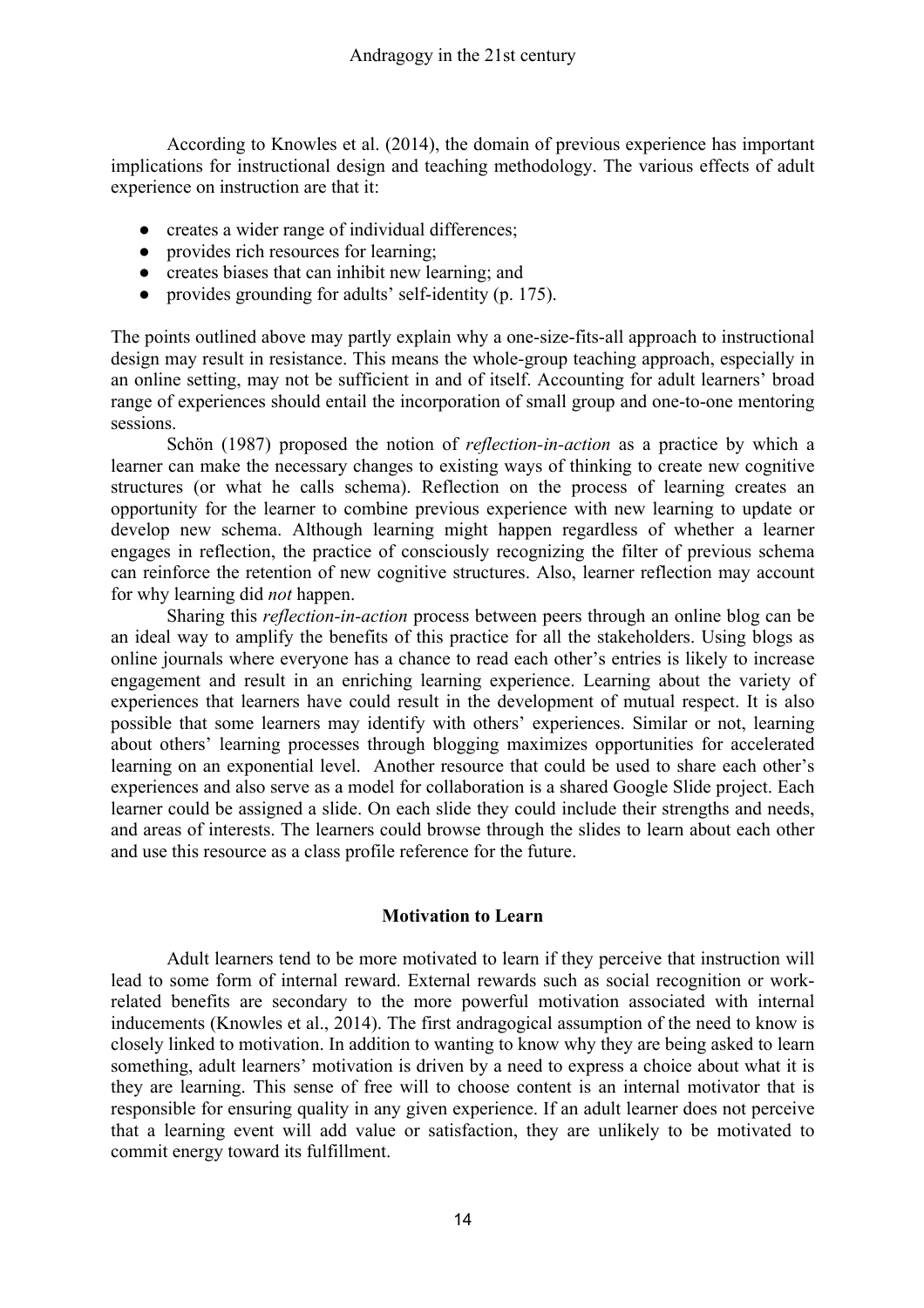Adult instructors who are attuned to the role of motivation in adult learners can leverage it to their advantage and achieve results where their learners show greater commitment, perseverance, and ultimately attainment. In *Enhancing Adult Motivation*, Wlodowski (1985) suggests criteria for instructor behaviors that are conducive to facilitating a highly motivating adult learning environment. The model includes expertise, empathy, enthusiasm, and clarity. The specific behavioral characteristics underlying each trait are described as follows:

1. Expertise: the power of knowledge and preparation. The instructor:

- knows something beneficial to adults;
- knows it well; and

• is prepared to convey it through the instructional process.

2. Empathy: the power of understanding and consideration. The instructor:

- has a realistic understanding of the learner's needs and expectations;
- has adapted instruction to the learner's level of experience and skill development; and

● continuously considers learner's perspectives.

3. Enthusiasm: the power of commitment and animation. The instructor:

- cares about and values what is being taught; and
- expresses commitment with appropriate degrees of emotion, animation, and energy.

4. Clarity: the power of language and organization. The instructor:

- can be understood and followed by most learners; and
- provides for learners a way to comprehend what has been taught if it is not clear in the initial presentation (p. 184).

As admirable as Wlodowski's model above is, a cursory look at the characteristics outlined therein makes it clear that it was designed for face-to-face instruction in mind. Empathy and enthusiasm are not affective traits that are quickly associated with online learning especially, not with an asynchronous mode of communication. Though not easily replicable for online instruction, many of Wlodowski's criteria can be adapted through innovative applications of technological resources.

To adapt instruction to the learner's level of experience and skill development calls for differentiated instruction. Project-based learning is a highly personalized approach to learning, where small groups of learners select problems to research and for which they develop solutions. An instructor could set up a peer group learning management system for the purpose of distributing materials and instruction, using Google Classroom, for example. This method will allow an instructor to further analyze the performance of each participant and respond to the needs of each accordingly. Response to individual students could be in the form of a flipped instruction where a host of resources could be made available for the learner to pick and choose to self-direct learning. Of course, one-to-one synchronous communication through video or audio chat can also be arranged. In so doing, the face-to-face connection becomes an excellent opportunity for the instructor to express empathy and enthusiasm. Modeling the use of Google Classroom in this way could also serve as a good example to inspire learners to use the same technological resources in their own classrooms.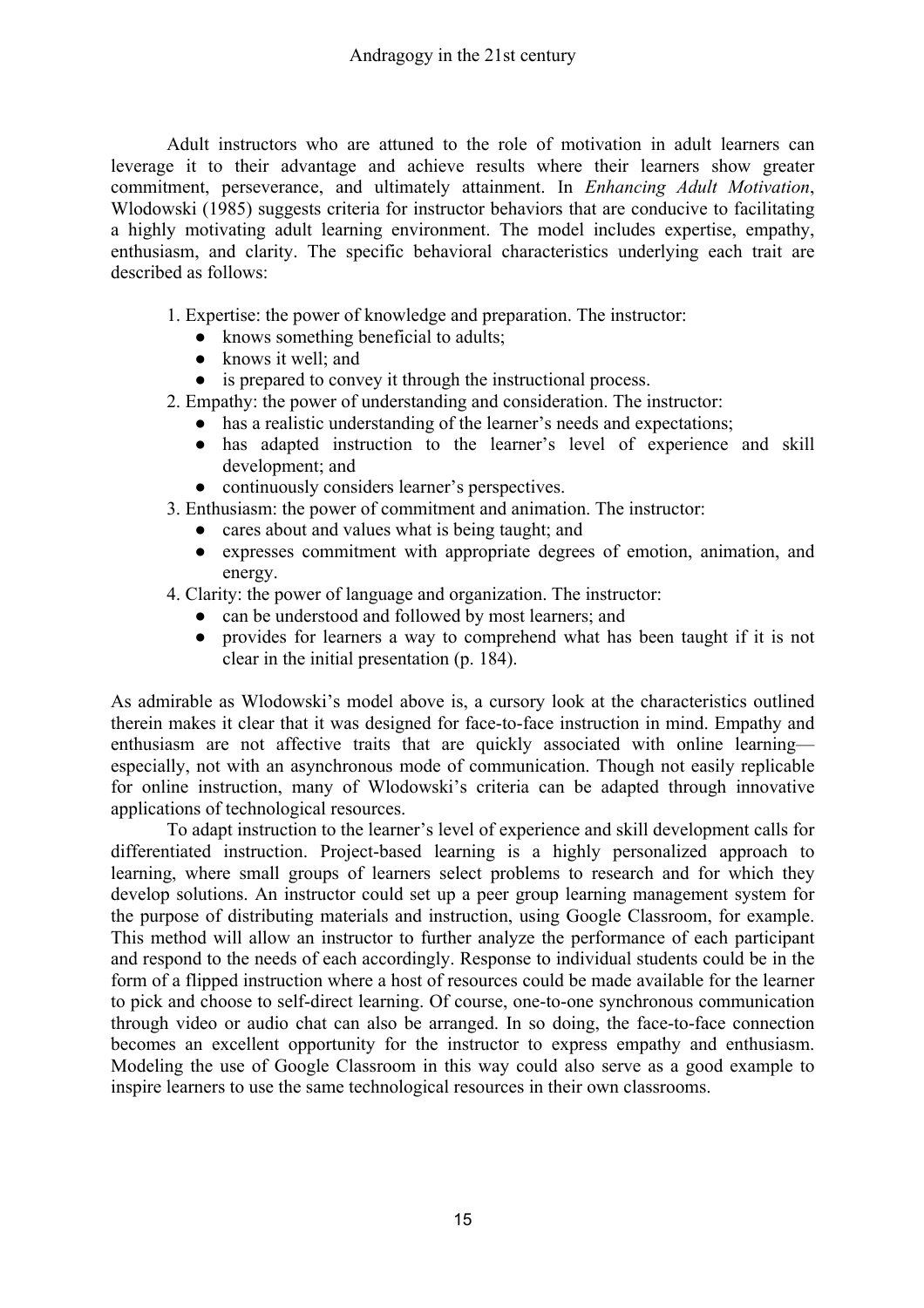### **Readiness to Learn**

Under the pedagogical framework, the concept of *readiness to learn* is defined as learners doing what is necessary to meet the passing criteria as determined by the teacher and the course syllabus. For andragogy, on the other hand, *readiness to learn* is largely determined by the learner; the main criterion is knowing how to adapt learning to real-world situations effectively. Although this seems similar to the assumption of *need to know* described earlier, the developmental aspect of *readiness* distinguishes it, and merits closer consideration. For instance, university freshmen may not be ready to appreciate the importance of time management and punctuality fully, but when they enter the ranks of the working populace, they have to be ready. Similarly, online instructors may not be prepared to become instructional designers until after they have mastered being an online facilitator. *Readiness to learn* is about matching instruction with the developmental stage of the learner.

It should be noted, however, that this is not a matter of reducing the authority of a pedagog to that of an andragog, and relinquishing complete control to the adult learner. Rather, determining readiness requires a coalition of efforts between the instructor and the adult learner. Previous experience of the learner naturally comes into play. It is entirely possible that the best methodological approach could be a teacher-fronted pedagogy if the learner has little to no previous experience in a particular learning content. For example, if a student is learning high-level computer programming language for the first time at the age of 60, there would be no development stage upon which to build. Therefore, an expert-fronted approach may be worth implementing at the start of the learning cycle.

Conversely, a lack of *readiness to learn* can be exacerbated by the situational context of online learning. In the late 80s, Pratt (1988) recognized that previous experience is highly situational; a learner may be confident with content given a *specific situational context,* but not in others. Within a new learning environment, such as an online learning context, the same learner may not be as confident with similar content. This view is supported by a recent study by Sun (2016) who writes: "If many users are hesitant to adopt an ICT (instructional computer technology) approach because it evokes some negative experiences compared with a traditional method, developers need to improve application design and/or enhance user training" (p. 292). In Sun's (2016) research it was found that a tool-mediated activity required a certain measure of competency with the tool itself; if the learner is not prepared to use the tool (e.g. online technologies), he/she would most likely not be ready for the learning endeavor.

Readiness to learn thus has two implications for online instruction: one requires instructors to find out how much the learners already know about the content and the other requires a tool-readiness assessment. It would be a mistake to use a one-size-fits-all, wholetask approach with adult learners who have a large, differentiated range of experiences with online ICT. Sun (2016) suggests dividing a whole online activity into smaller tasks as a stepby-step procedure that can assist inexperienced/low-experience learners in becoming accustomed to new technologies. As confidence grows with tool-mediation, so, too, will the ability to adapt new learning content using existing cognitive structures. One idea is to identify the more technologically proficient students through a survey (e.g. such as using Google Forms). Once identified, an instructor could create small groups wherein a low-techexperienced learner is in a group with a more proficient user. Tasks using technology with which the more tech-abled users are familiar could be used for a collaborative assignment. The combination of mentoring and teaching presence can mitigate the anxiety associated with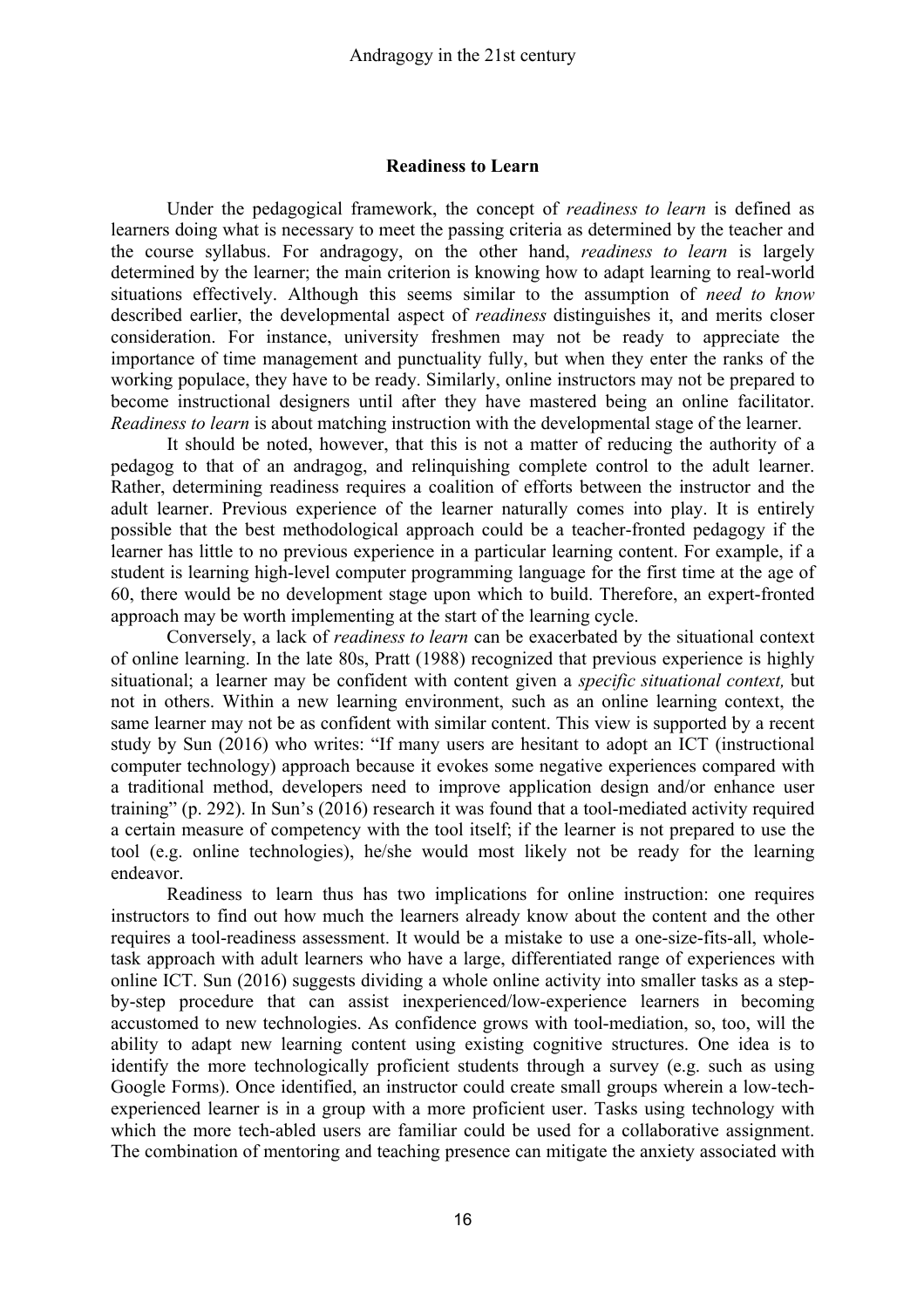the transition to using new tools and also create opportunities for building a productive online community.

# **Orientation to Learning**

Subject-matter content forms the basis of pedagogical learning; an adult learner's orientation to learning is life-centered. Instead of dividing learning into subjects, it should be divided into real-world situations (Knowles et al., 2014). With this orientation, the learner is motivated to acquire abilities, attitudes, and principles that are grounded in an everyday-world application. Learning that is most likely to resonate with adult learners is that which encourages them to combine their work-based experiences with new techniques. The role of instructional design has less to do with disseminating new content than it has to do with constructing activities that allow the learner to modify old ways of doing things to accomplish a novel task. This learning attitude corresponds with Vroom's (1995) model of expectancy theory—a model developed from research on workplace behavior, re-training, and job satisfaction. For Vroom, an adult learner orientated towards learning for job-related rewards will respond to the following three factors of the expectancy model:

- Valence: The value a person places on the outcome of learning.
- Instrumentality: The probability that the valued outcomes will be received given that certain outcomes are achieved.
- Expectancy: The belief that effort will lead to outcome rewards (Vroom, 1995, p. 184).

The learning implications of the expectancy model are that learners are motivated to commit effort to learning if they believe it will result in rewarding outcomes. The learning also has to be useful for solving real-world problems, and that usefulness has to be important in their lives.

Neuroscience offers valuable insights into explaining why adult learners are drawn to a problem-solving orientation to learning. According to Tokuhama-Espinosa (2011), the part of the brain that controls for problem-solving ability is more developed in adults. As a result, their brains are better at responding to problem-solving situations that connect experiential learning with new knowledge. While this may explain in part the inability for their younger counterparts to make those kinds of connections by their own volition, in any case adult learners will be more resourceful when applying new information towards practical outcomes.

The practical application of adult learners' orientation for learning is to design and facilitate activities that are task—or problem-centered. As mentioned earlier, problem-based learning (PBL) projects are ideal for this purpose. A PBL activity is designed to encourage learners to collaborate in groups, to find a problem relevant to their real-world experiences, and to devise original solutions that have not been tried before. According to the Buck Institute (2017), the advantage of pairing technology with PBL is that it can connect learners with resources, experts, and audiences around the world. Learners can also interact with other organizations, and work-related situations while contributing new solutions or ideas to shared problems. Working in groups, learners can create their websites (e.g. using Google Sites) where they document their learning like an e-portfolio. A home page could identify the problem and purpose of the site. Other pages could be dedicated toward becoming a resource for the community as a whole. In short, a PBL project can be the ideal approach to encourage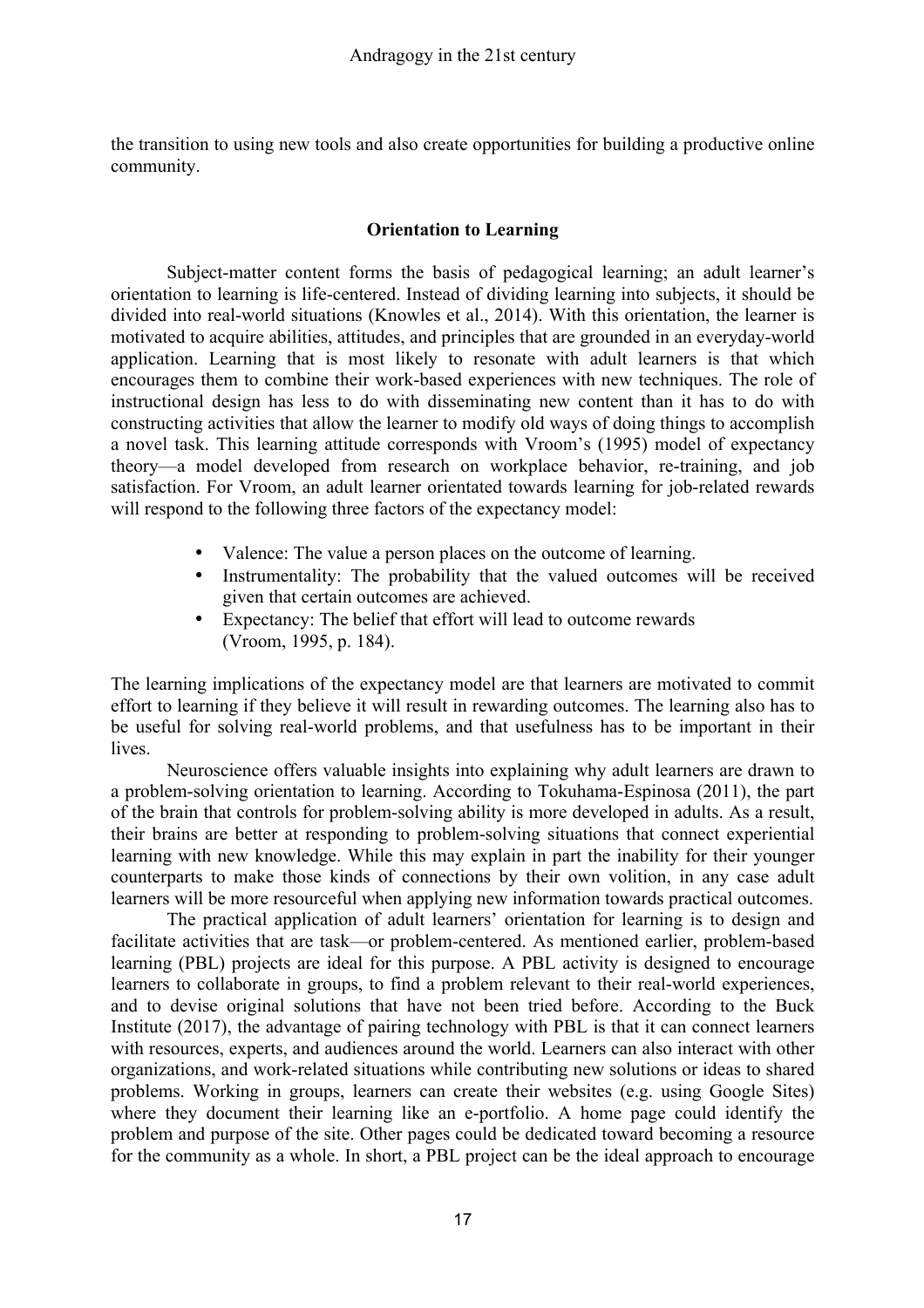adult learners to connect their previous experiential learning with real-world situations. By facilitating research and exploration, online instructors can leverage orientation to learning such that it is more meaningful and practical for the learners' real-world needs.

#### **Conclusion**

Online learning has become one of the most popular educational alternatives to meet the demands of today's global knowledge economy. Institutions of higher learning continue to make vast investments in programs that allow people to update their skills, yet very little attention has been given to how these skills are taught within this relatively new environment. Improved educational technologies and methods herald the onset of an age where the potential of online learning is finally realized. However, a different paradigm for instructional design and delivery of content is needed— one that combats its greatest obstacles as mentioned above. Perhaps an outdated instructional model is responsible for the inordinately high attrition rates for online education—one rooted in a one-size-fits-all industrial mindset. The advent of online content delivery has quickened its demise and, especially because of drastically inflated attrition figures, emphasized that it is no longer a viable approach. To account for the diversity of learning needs and learners' experiences, this paper proposed the application of adult learning principles to the online learning context with practical suggestions for it application. We hope this paper will promote inquiries into what yet remains a dearth of research about the benefits of applying the assumptions of andragogy to the online learning context. By combining a sound teaching methodology with innovative use of e-tools, it is hoped that some of the ideas contained in this paper will not only reverse the tide of online attrition but also guide instructors towards the kind of teaching that instills in learners a sense of responsibility for their own education, and allows them to assume a more active role in maximizing its potential.